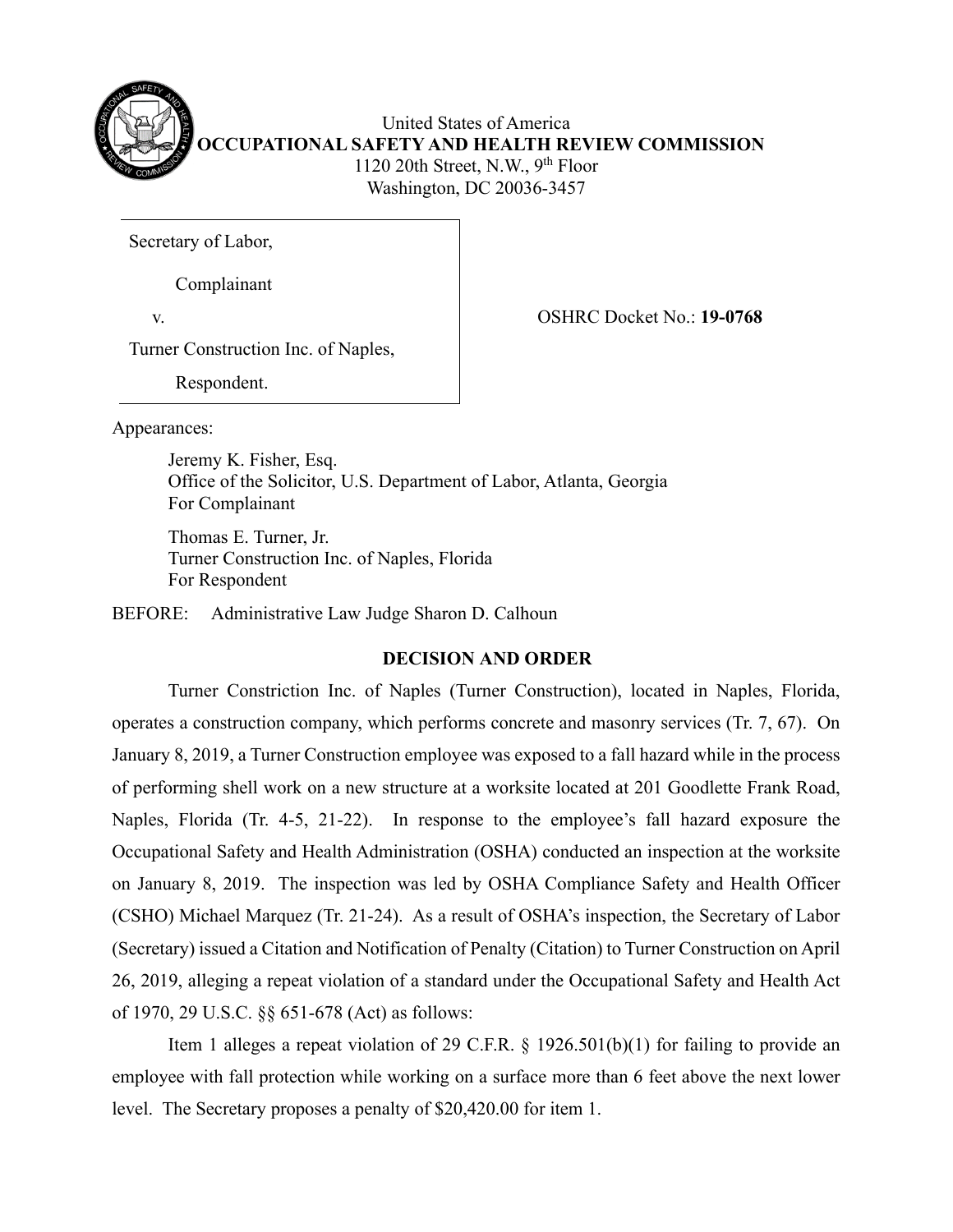## **JURISDICTION AND COVERAGE**

Turner Construction filed a timely notice of contest bringing this matter before the Occupational Safety and Health Review Commission (Commission). Thereafter, the Court held a hearing on January 28, 2020, in Fort Myers, Florida. Both parties filed post-hearing briefs on March 9, 2020. The parties stipulated jurisdiction of this action is conferred upon the Commission pursuant to §10(c) of the Act (Tr. 9, 14; Joint Prehearing Statement at pp. 2-3). Turner Construction also admits that at all times relevant to this proceeding it was an employer engaged in a business affecting interstate commerce within the meaning of § 3(5) of the Act, 29 U.S.C. § 652(5) (Tr. 9, 14-15; Joint Prehearing Statement at pp. 2-3). Based on the stipulations and the record evidence, the Court finds the Commission has jurisdiction over this proceeding under  $\S$  10(c) of the Act and Turner Construction is a covered employer under § 3(5) of the Act.

For the reasons that follow, the Court **AFFIRMS** Item 1 of the Citation as repeat and **ASSESSES** a penalty in the amount of \$10,210.00.

## **STIPULATIONS**

The parties reached the following stipulations which were read into the record:

- 1. Turner Construction was previously cited for a Serious violation of 29 C.F.R. § 1926.501(b)(13) following OSHA's inspection of a worksite at 901  $10^{th}$  Ave. Naples, FL 34101. The Citation was issued on July 18, 2017 and became a final order of the Review Commission on August 23, 2017 after Turner Construction agreed to an Expedited Informal Settlement Agreement.
- 2. Turner Construction, at the time of the OSHA inspection, was an employer engaged in business affecting commerce within the meaning of section 3(5) of the Occupational Safety and Health Act of 1970, 29 U.S.C. § 651, *et seq*.
- 3. OSHA has jurisdiction over Turner Construction as the employer of the employees at the worksite.
- 4. Turner Construction timely contested the Citation and the proposed penalty, pursuant to the provision of Section 10(c) of the Act.
- 5. The Citation issued to Turner Construction on July 18, 2017 became a final order of the Review Commission on August 23, 2017 after Turner Construction agreed to an Expedited Informal Settlement Agreement.
- (Tr. 8-9, 14-15; Joint Prehearing Statement at pp. 2-3).

# **BACKGROUND**

Turner Construction operates as a concrete and masonry construction company (Tr. 7, 67).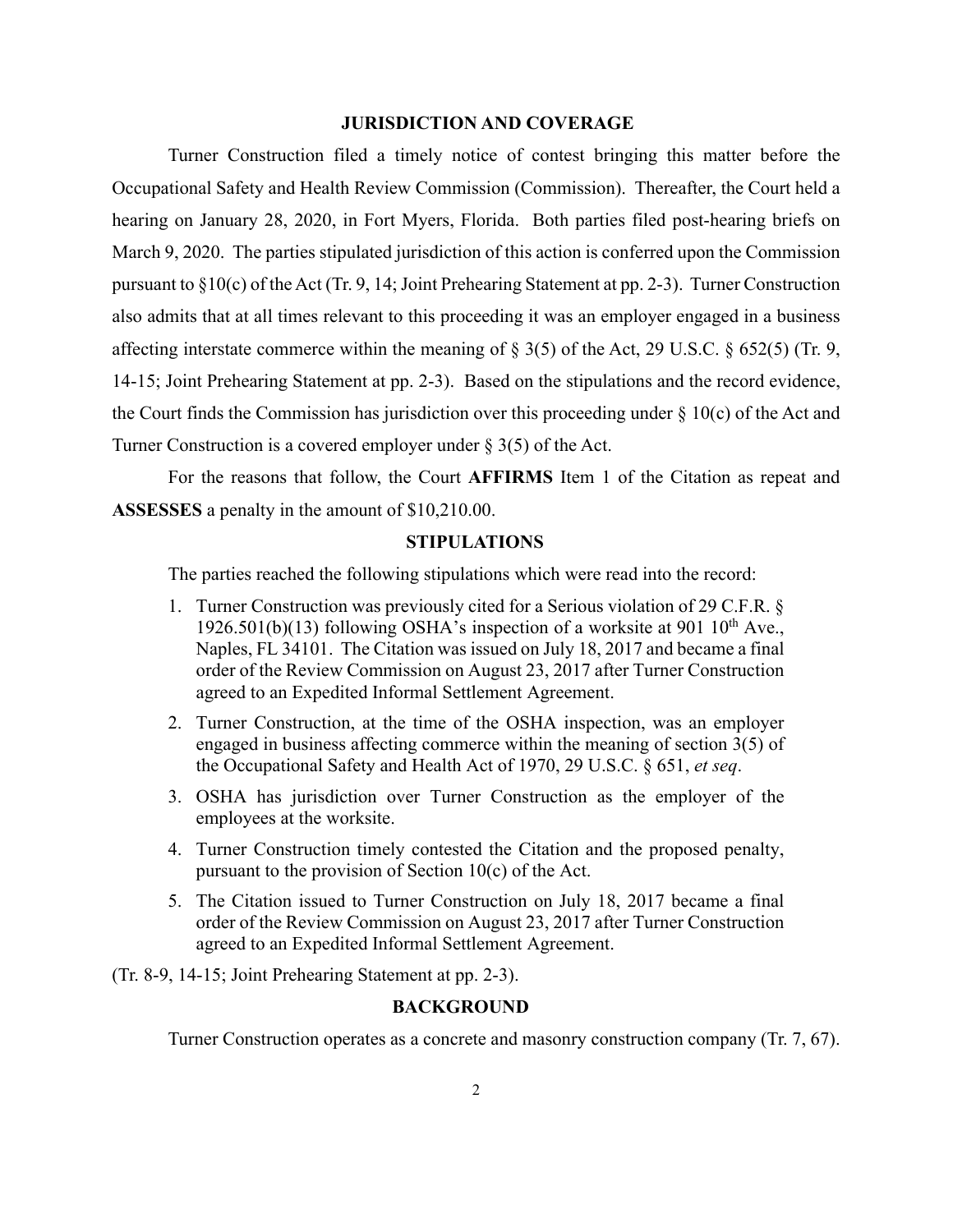It employs approximately 28 employees at its Naples, Florida facility (Tr. 65-66). In January 2019, Turner Construction was engaged in construction and concrete operations regarding a structure on Goodlette Frank Road, Naples, Florida (Tr. 4-5, 21-22). The structure under construction was part of a residential project, with the structure designated as a storage facility for the complex (Tr. 50). Turner Construction utilized various employees at the worksite. Its worksite management consisted of foreman Fernando Moran and project manager Charles Holiday (Tr. 35-37, 40).

On January 8, 20[1](#page-2-0)9, CSHO Marquez<sup>1</sup> was driving through the Naples, Florida region as part of OSHA's local emphasis program focusing on falls in construction (Tr. 21-22). As CSHO Marquez was driving, he noticed employees conducting concrete set-up work at a worksite (Tr. 21-22). CSHO Marquez specifically noticed one of the employees was performing concrete work at significant height with no fall protection (Tr. 21-22; Exs. C-1, C-2, C-3, C-4). From Goodlette Frank Road, CSHO Marquez observed and took pictures of a worker moving a concrete hose on top of the structure (Tr. 21-23; Exs. C-1, C-2, C-3, C-4). CSHO Marquez estimated that the worker was four to six feet from the edge of the structure and approximately twenty to twenty-two feet above the ground's surface (Tr. 25).

Following this observation, OSHA initiated its inspection of the worksite (Tr. 24). CSHO Marquez drove to another side of the structure and continued to take photographs of the worker (Tr. 24-26; Ex. C-2). The worker was moving the concrete hose with his knee while only four to six feet from the outer part of the structure (Tr. 27-29; Exs. C-3, C-3A). The surface the worker was moving the hose on consisted of a landing approximately one and a half feet wide (Tr. 34). CSHO Marquez determined that it would be impossible to work on the landing without fall protection and not be exposed to a hazard (55-56). He measured the height between the employee's working area and the next concrete surface to be eleven feet and five inches (Tr. 31; Exs. C-6A, C-7). While the employee was working on the structure's surface, he did not have any form of fall protection, he was not wearing a harness, and there was no guardrail system in place (Tr. 34-35).

<span id="page-2-0"></span><sup>1</sup> Prior to OSHA, CSHO Marquez was a military policeman in the Army for five years and a Kansas City, Missouri police officer for ten years (Tr. 20). CSHO Marquez began working for OSHA in 2009 as a compliance officer in Syracuse, New York (Tr. 21-20). Afterwards, CSHO Marquez worked as an OSHA compliance officer in the Ft. Lauderdale office for nearly a decade (Tr. 20-21). His duties consist of performing various inspections and investigations on behalf of OSHA (Tr. 20-21). He has completed over five hundred inspections on OSHA's behalf (Tr. 21).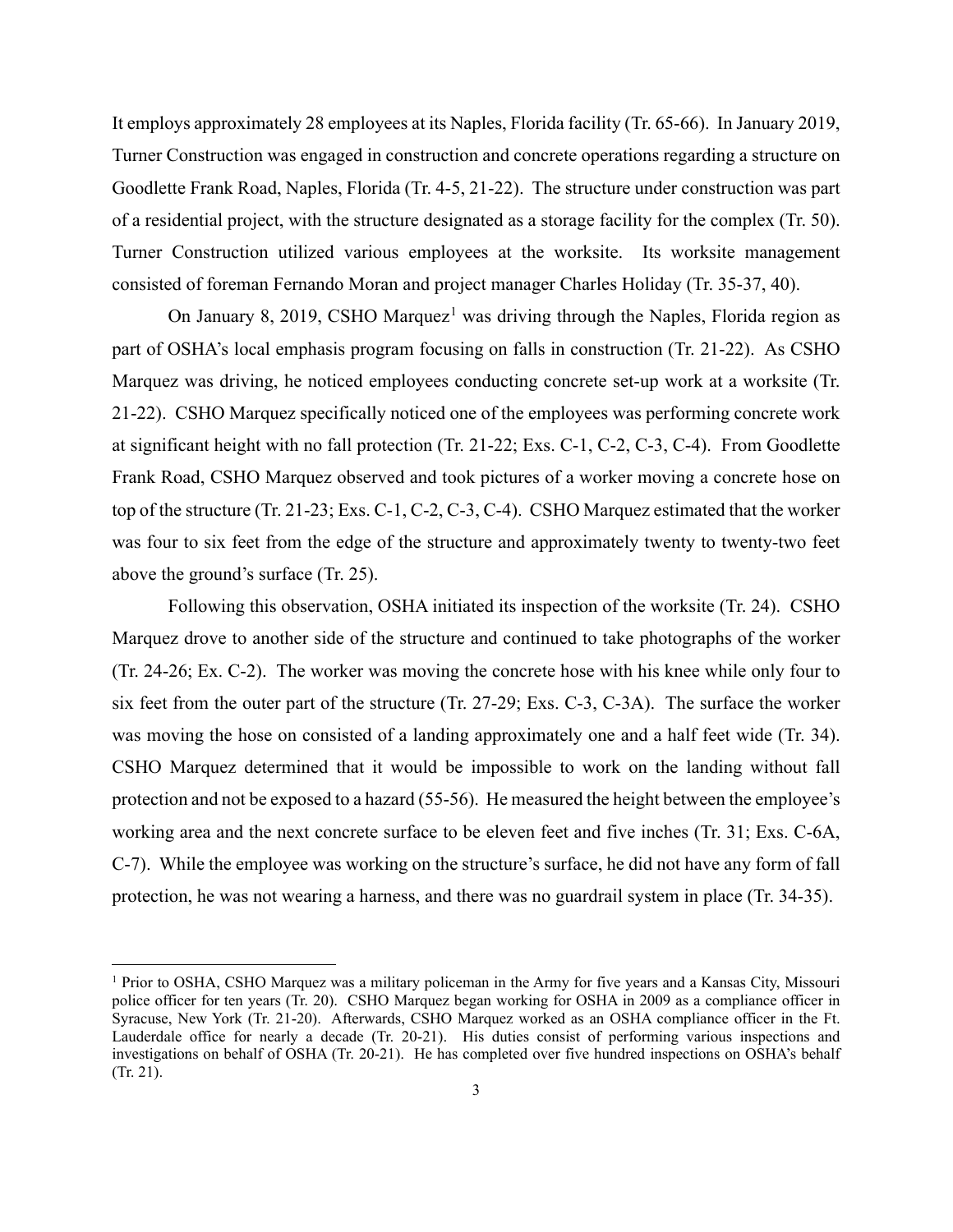During OSHA's inspection, CSHO Marquez met with Fernando Moran, the foreman at the worksite (Tr. 35-37). An opening conference was conducted with Moran who identified himself and the crew as working for Turner Construction (Tr. 36). Moran explained that the workers were preparing for a concrete pour and that he had directed their tasks (Tr. 36-38). He also acknowledged, as the foreman in charge of the worksite and the employees' tasks, the employee with the concrete hose could have fallen and broken bones (Tr. 35-39; Ex. C-8). CSHO Marquez then conducted a conference with Charles Holiday, Turner Construction's project manager, who had arrived at the worksite after being informed OSHA was on-site (Tr. 40-41, 92-93).

Upon further investigation, CSHO Marquez learned Turner Construction had been previously cited for a fall protection violation (Tr. 42-44). On July 18, 2017, OSHA had issued a Citation alleging a serious violation of 29 C.F.R. §1926.501(b)(13) (Ex. C-9). The Citation alleged that on May 13, 2017, an employee of Turner Construction was exposed to a 13-foot fall hazard while working in Naples (Ex. C-9). During the inspection of this 2017 violation, Thomas Turner, Jr., the owner of Turner Construction, was on the worksite and supervising his employees (Ex. C-10). The Citation was ultimately resolved through the execution of an informal settlement agreement, which became a final order of the Commission on August 23, 2017 (Tr. 15; Ex. C-11).

As a result of CSHO Marquez's investigation, OSHA issued Turner Construction one repeat citation alleging a violation of 29 C.F.R. § 1926.501(b)(1) for failure to provide fall protection.

#### **THE CITATION**

#### *The Secretary's Burden of Proof*

In order to establish a violation of a safety standard under the Act the Secretary must prove by a preponderance of the evidence: (1) the applicability of the cited standard; (2) the employer failed to comply with the terms of that standard; (3) employees had access to the hazardous condition covered by the standard; and (4) the employer knew, or with the exercise of reasonable diligence could have known, of the violative condition. *Astra Pharm. Prods*., 9 BNA OSHC 2126, 2129 (No. 78-6247, 1981), *aff'd in relevant part,* 681 F.2d 69 (1st Cir. 1982).

# **Item 1: Alleged Repeat Violation of § 1926.501(b)(1)**

*Alleged Violation Description* 

Item 1 alleges: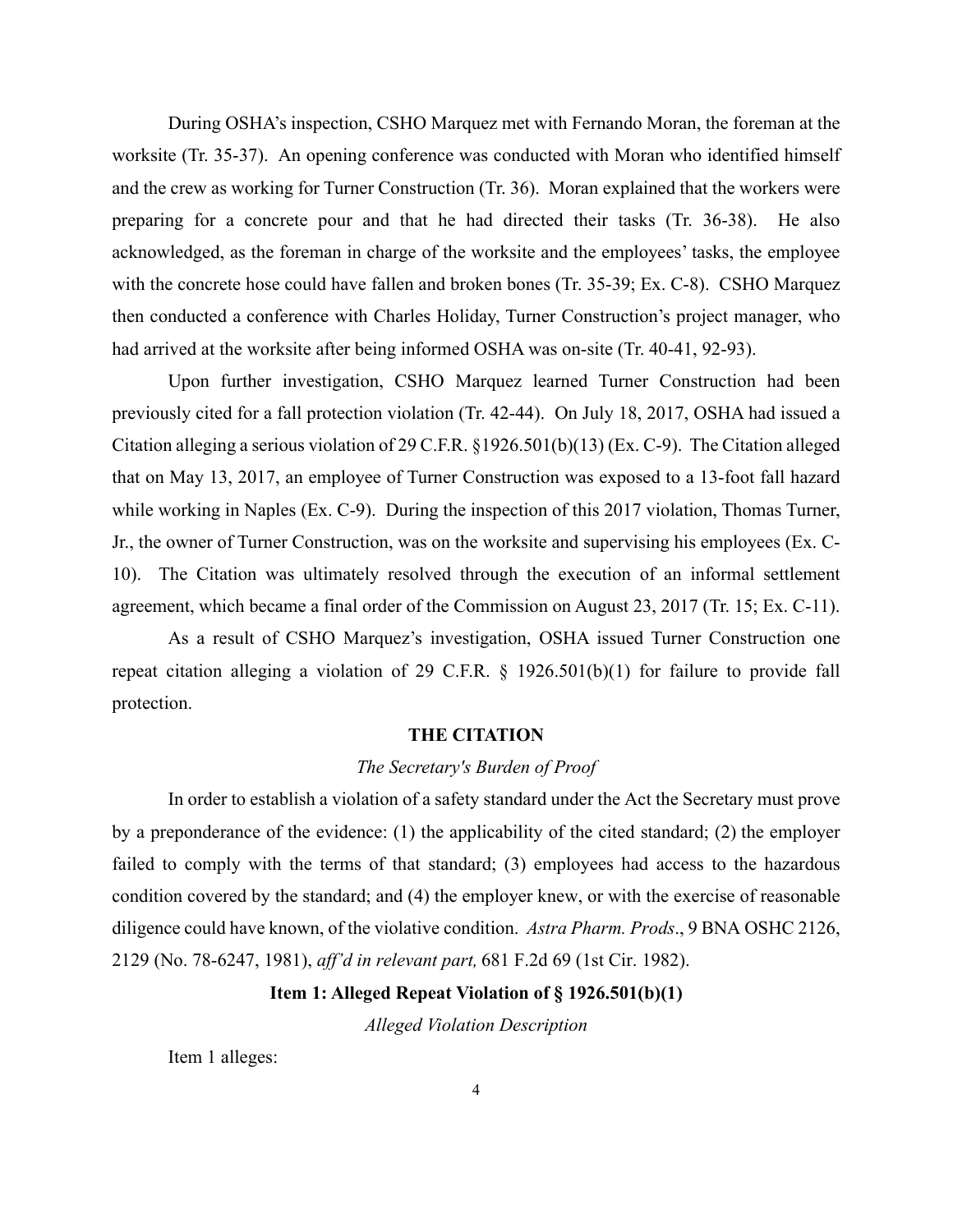On or about January 8<sup>th</sup>, 2019, at Goodlette-Frank Road Naples Florida, 34102, an employee was exposed to an 11 feet 5-inch fall hazard while in the process of performing shell work on a new commercial structure.

Turner Construction, Inc. of Naples was previously cited for a violation of this occupational safety and health standard or its equivalent standard 29 C.F.R. 1926.501(b)(13), which was contained in OSHA inspection number 1237261, citation number 1, item number 1 and was affirmed as a final order on August 23, 2017, with respect to a workplace located at 901  $10^{th}$  Ave. Naples, Florida  $34101$ .

## *Section 1926.501(b)(1)*

Section 1926.501(b)(1) provides:

*Unprotected sides and edges.* Each employee on a walking/working surface (horizontal and vertical surface) with an unprotected side or edge which is 6 feet (1.8 m) or more above a lower level shall be protected from falling by the use of guardrail systems, safety net systems, or personal fall arrest systems.

# *(1) Applicability of the Cited Standard*

 Subpart M of the Occupational Safety and Health Standards in Part 1926 addresses the requirements and criteria for fall protection in construction workplaces. The parties do not dispute the provisions of the standard are applicable. The evidence adduced at trial shows Turner Construction's employee was standing and working on the edge of an upper level surface within the structure under construction (Tr. 28-31; Exs. C-1, C-2, C-3, C-6A, C-7). While working on the edge of the upper level surface, there was no guardrail or safety net system in place (Tr. 34-35, Ex. C-6A). The employee was not wearing a safety harness or utilizing fall protection lanyards (Tr. 34-35; Exs. C-2, C-3, C-4). The record further shows the employee was working four to six feet from the outer edge of the structure and approximately twenty to twenty-two feet above the ground level (Tr. 25; Exs. C-1, C-3). Section 1926.501(b)(1) is therefore applicable to the work being performed by the employee.

# *(2) Compliance with the Terms of the Cited Standard*

The record reveals Turner Construction failed to provide fall protection in violation of § 1926.501(b)(1). The parties do not dispute the employee was working without fall protection in violation of the standard. CSHO Marquez testified the employee was working without any fall protection (Tr. 34-35). He further testified there were no guardrail systems, safety nets, or personal fall arrest systems in place while the employee worked near the edge of the structure (Tr. 34-35). The photographs taken by CSHO Marquez support the employee's lack of any fall protection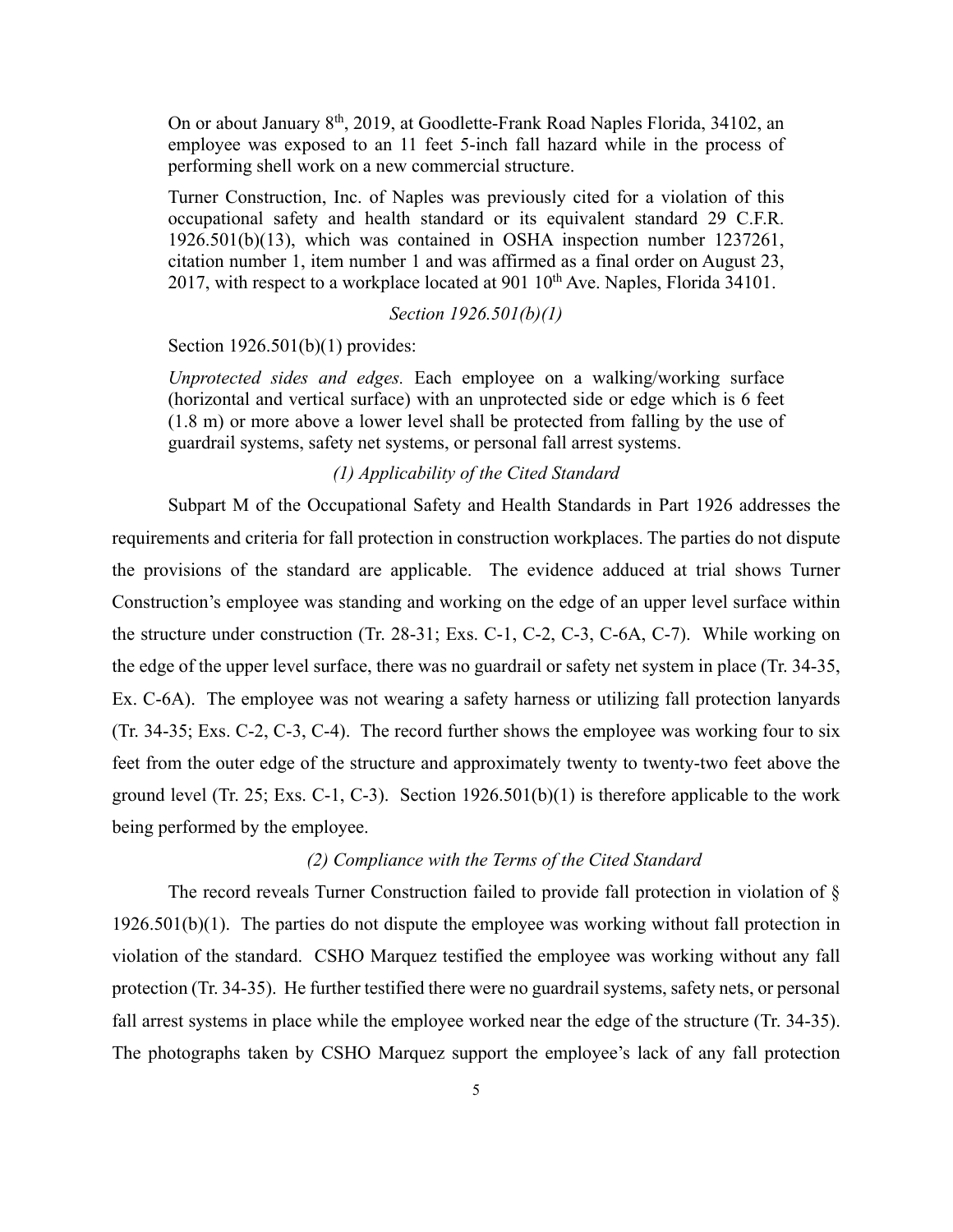whatsoever (Exs. C-2, C-3, C-4). The evidence shows Turner Construction's employee was not utilizing any fall protection while he worked four to six feet from the building's outside edge and twenty to twenty-two feet above the ground level (Tr. 25, 34-35; Exs. C-1, C-3, C-4). Additionally, while the worker was moving the concrete hose, he was working on a landing approximately one and a half feet wide and eleven feet and five inches high from the next lower concrete surface (Tr. 31, 34; Exs. C-6A, C-7). Mr. Turner admits his employee should not have been working near the edge without fall protection (Tr. 79). Mr. Turner also admits "the pictures explain themself… if you fall, there's a great chance that you'll die" (Tr. 85-86).

The record is clear, the terms of the standard were violated.

# *(3) Access to the Violative Condition*

The Secretary bears the burden of proving whether employee exposure to the violative condition exists. *Fabricated Metal Products, Inc.*, 18 BNA OSHC 1072, 1074 (No. 93-1853, 1997) (citations and footnotes omitted). The Commission has long held the test for hazard exposure requires the Secretary to "show that it is reasonably predictable either by operational necessity or otherwise (including inadvertence), that employees have been, are, or will be in the zone of danger." *Delek Ref., Ltd.*, 25 BNA OSHC 1365, 1376 (No. 08-1386, 2015) (*citing id.*). *See also Rockwell Intl. Corp.*, 9 BNA OSHC 1092 (No. 12470, 1980); *Gilles & Cotting*, 3 BNA OSHC [2](#page-5-0)002 (No. 504, 1976).<sup>2</sup>

The zone of danger is defined as the "area surrounding the violative condition that presents the danger to employees." *Boh Bros. Constr*. Co., LLC, 24 BNA OSHC 1067, 1085 (No. 09-1072, 2013) (*citing RGM Constr. Co.*, 17 BNA OSHC 1229, 1234 (No. 91-2107, 1995)). The zone of danger is determined by the hazard presented by the violative condition and is typically the area surrounding the violative condition that presents the danger to employees which the standard is intended to prevent. *RGM Construction*, Co., 17 BNA OSHC at 1234; *Gilles & Cotting, Inc*., 3 BNA OSHC at 2003. The Commission has further held that access to a fall hazard is reasonably predictable where employees are expected to come within twelve feet of an unguarded edge and

<span id="page-5-0"></span> $2$  In *Gilles & Cotting, Inc.*, the Commission rejected the "actual exposure" test, which required evidence that someone observed the violative conduct, in favor of the concept of "access", which focuses on the possibility of exposure under the conditions. *See Gilles & Cotting, Inc*., 3 BNA OSHC at 2002 (holding "that a rule of access based on reasonable predictability is more likely to further the purposes of the Act than is a rule requiring proof of actual exposure").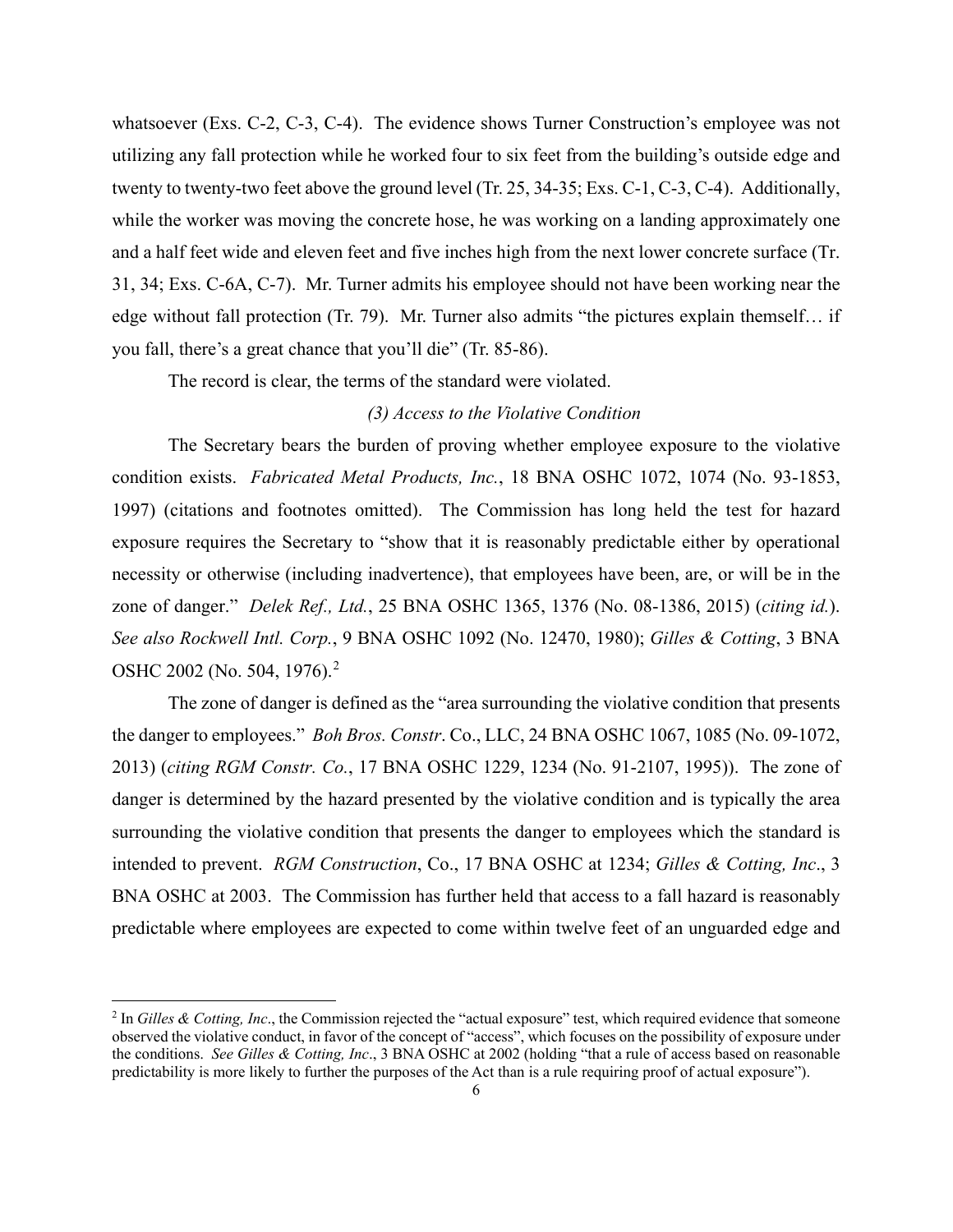reasonably believe they are permitted in the unprotected area. *Phoenix Roofing Inc.,* 17 BNA OSHRC 1076, 1079 (No. 90-2148, 1995).

Turner Construction's employee was exposed to the hazardous condition while working on the upper level of the structure on the worksite. The record reveals the worker was within four to six feet of the outside edge of the structure and approximately twenty to twenty-two feet from the ground (Tr. 25; Exs. C-1, C-3). Additionally, the record shows the worker was exposed to a fall hazard from the inner part of the structure. While the worker was moving the concrete hose, he was working on a landing approximately one and a half feet wide and eleven feet and five inches from the next lower surface (Tr. 31, 34; Exs. C-6A, C-7). CSHO Marquez testified it would be impossible to work on the landing without fall protection and not be exposed to a fall hazard (55-56). Turner Construction's foreman, Moran, admitted the exposed employee could "break bones" if he fell (Tr. 39; Ex. C-8).

The record is clear that the employee was working on the structure's surface, without any form of fall protection, safety harness, or guardrail system in place (Tr. 34-35; Exs. C-1, C-2, C-3, C-6A, C-7). By failing to provide fall protection to an employee working near an unprotected edge which was more than six feet above a lower level, it was reasonably predictable the employee would be in the zone of danger. Therefore, access to the violative condition is established.

## *(4) Knowledge of the Violative Condition*

Turner Construction's knowledge of the violation may be established by showing the employer knew, or with reasonable diligence could have known of the violative condition. 29 U.S.C. § 666(k); *Nat'l Eng'g & Contracting Co. v. Occupational Safety & Health Admin*, 928 F.2d 762, 767 (6th Cir. 1991). An employer's awareness of the violation may be shown through actual or constructive knowledge of the violation. To establish constructive knowledge, an employer must fail to exercise reasonable diligence in discovering the noncomplying condition. *Precision Concrete Constr.*, 19 BNA OSHC 1404, 1407 (No. 99-0707, 2001). Whether an employer was reasonably diligent rests on a variety of factors, "including the employer's obligation to have adequate work rules and training programs, to adequately supervise employees, to anticipate hazards to which employees may be exposed, and to take measures to prevent the occurrence of violations." *Precision Concrete Constr.*, 19 BNA OSHC at 1407; *See Pride Oil Well Serv.*, 15 BNA OSHC 1809, 1814 (No. 87-692, 1992).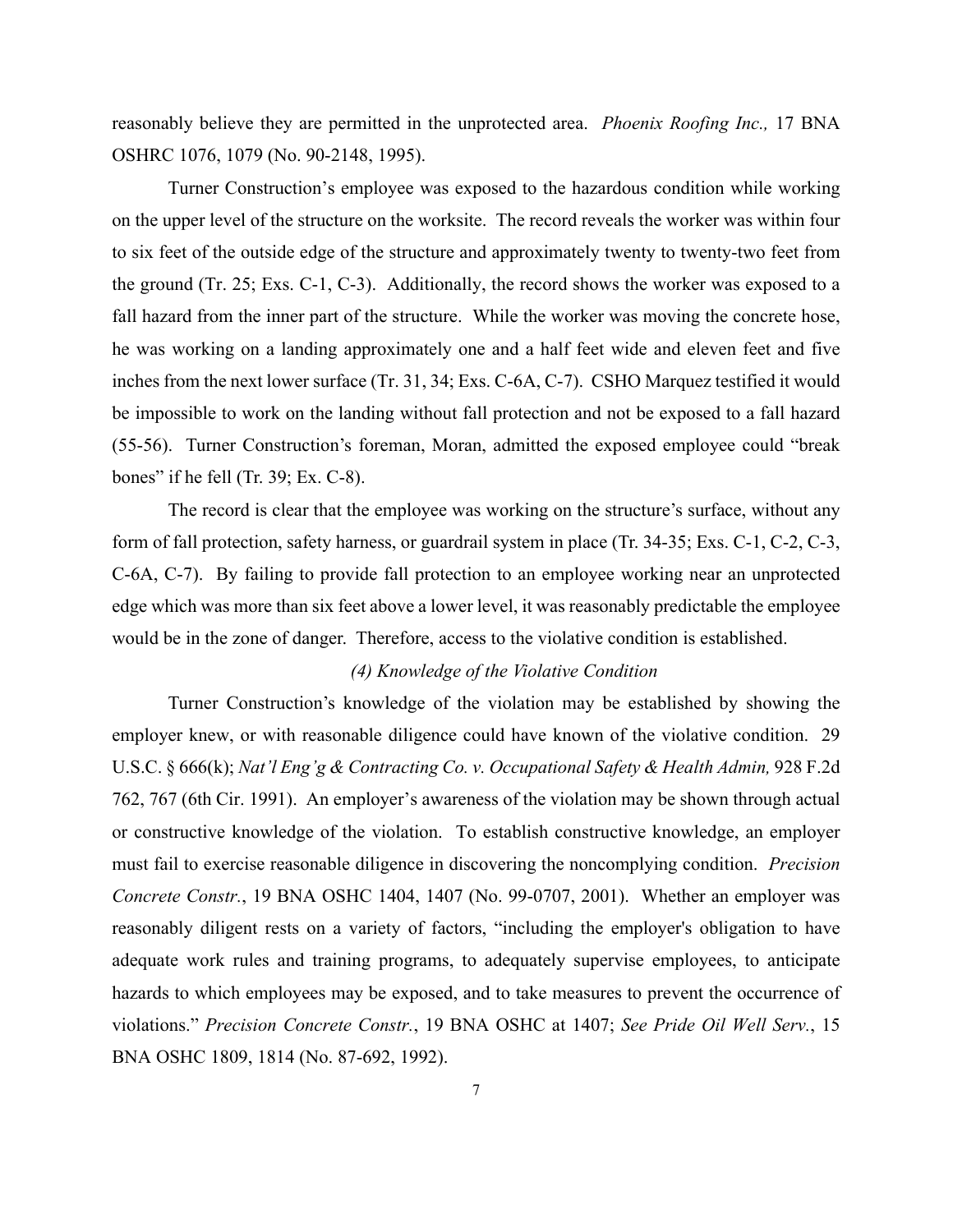Further, in the Eleventh Circuit, where this case arises, "where the Secretary shows a supervisor had either actual or constructive knowledge of the violation, such knowledge is generally imputed to the employer." *ComTran Crp., Inc. v. U. S. Dep't of Labor*, 722 F.3d 1304, 1307-08 (11th Cir. 2013). The knowledge of a supervisor is imputed to an employer when the supervisor observers an employee violating a safety rule, knows there is a violation, but nevertheless permits the violative conduct to continue. *Quinlan v. Secretary of Labor*, 812 F.3d 832 (11th Cir. 2016). An employee who has been delegated authority over another employee, even if only temporarily, is considered to be a supervisor for purposes of imputing knowledge to an employer. *American Engineering & Development Corp*., 23 BNA OSHC 2093, 2012 (No. 10- 0359, 2012); *Diamond Installations, Inc*., 21 BNA OSHC 1688 (Nos. 02-2080 & 02-2081, 2006); *Tampa Shipyards, Inc.*, 15 BNA OSHC 1533 (Nos. 86-360 and 86-469, 1992).

The record shows Turner Construction had actual knowledge through its foreman, Fernando Moran, who had supervisory authority over every employee on the worksite (Tr. 35-37, 78). Mr. Turner does not dispute Moran's supervisory role. He testified Moran was the worksite's foreman and had supervisory authority and responsibility for the worksite employees (Tr. 78). Moran had directed the employees' tasks and could stop unsafe work (Tr. 35-36; Ex. C-8). Specifically, Moran had directed the employee to perform the work, of using the concrete pump hose on the upper level, that had exposed the employee to the violative condition (Tr. 37-38; Ex. C-8). Mr. Turner corroborated that Moran had instructed the employees to use the concrete hose on the structure's upper level (Tr. 76-77). Mr. Turner further testified that the employees had been instructed to bring the concrete hose through the completed stairwell, but instead moved the hose across the tops of the interior walls (Tr. 75-77). Although the employees failed to perform the job in the manner instructed, Moran, who was observing the work, permitted the violative conduct to continue (Tr. 35-37, 75-78).

The record shows Moran knew the employees were engaged in violative conduct which exposed them to a fall hazard (Tr. 35-37, 75-78; Ex. C-8). Actual knowledge is established when a supervisor directly engages in or sees a subordinate's misconduct. *See, e.g., Secretary of Labor v. Kansas Power & Light Co.,* 5 BNA OSHC 1202, at p. 3 (No. 11015, 1977) (holding because the supervisor directly saw the violative conduct without stating any objection, "his knowledge and approval of the work methods employed will be imputed to the respondent").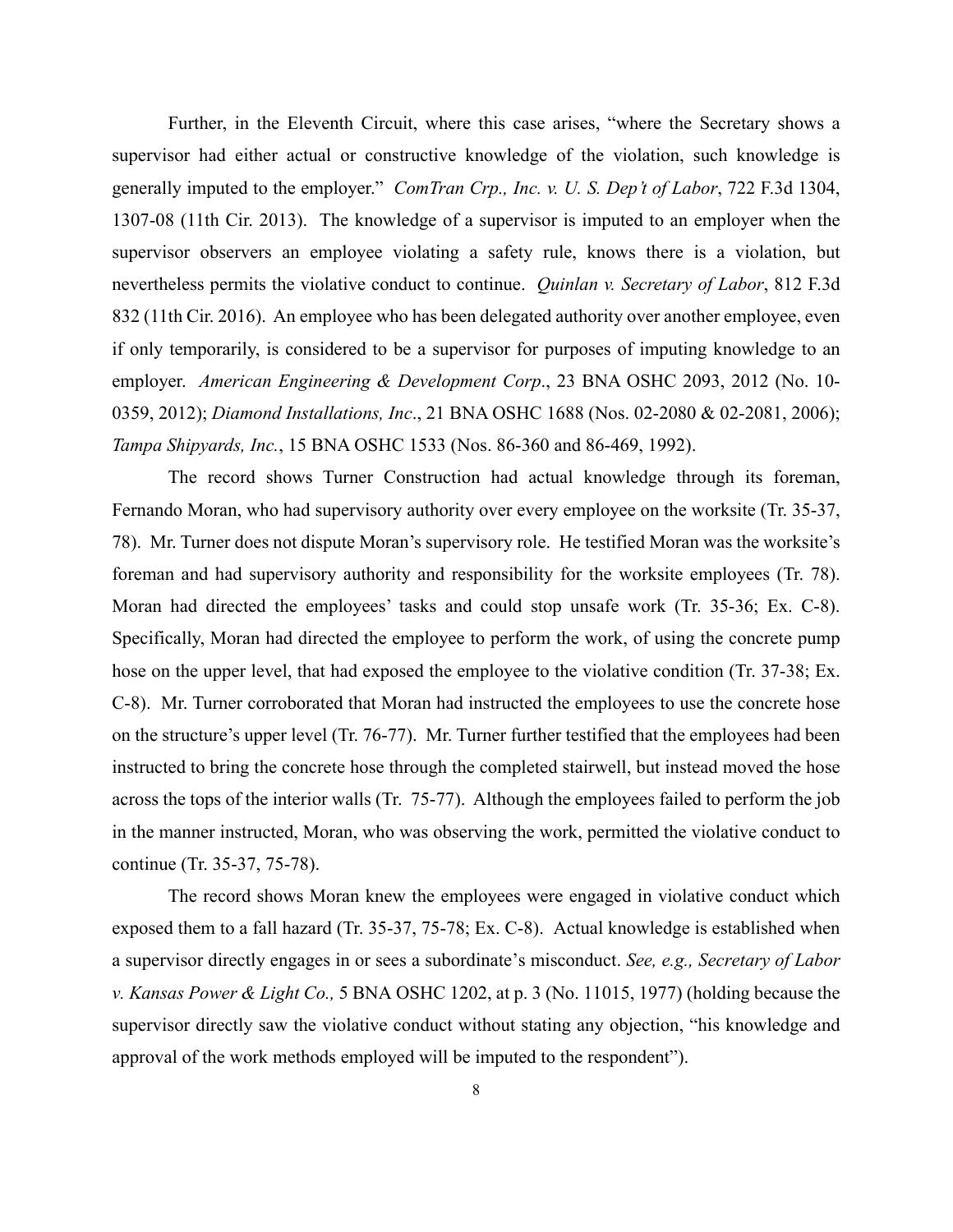Knowledge of the violative condition is established. The Secretary has proven all elements of his prima facie case.

#### **Characterization of the Violation**

The Secretary characterized the violation of the standard found at  $\S$  1926.501(b)(1) as repeat. A repeat violation is committed where both the same standard has been violated more than once and there is substantial similarity of violative elements between the current and prior violations. 29 U.S.C. § 666(a); *D & S Grading Co. v. Sec'y of Labor*, 899 F.2d 1145 (11th Cir. 1990). Further, the prior citation on which the repeat violation is based must have become a final order of the Commission. *Id.* Once substantial similarity has been proven, the burden shifts to the employer to disprove substantial similarity. *D & S Grading Co. v. Sec'y of Labor*, 899 F.2d 1145 (11th Cir. 1990).

On July 18, 2017, OSHA had issued a Citation alleging a serious violation of 29 C.F.R. §1926.501(b)(13) (Ex. C-9). The Citation alleged that on May 13, 2017, an employee of Turner Construction was exposed to a 13-foot fall hazard while working at a worksite in Naples (Ex. C-9). During the inspection, Thomas Turner, Jr., the owner of Turner Construction, was on the worksite and supervising the tasks of his employees (Ex. C-10). The Citation was ultimately resolved through the execution of an informal settlement agreement, which became a final order of the Commission on August 23, 2017 (Tr. 15; Ex. C-11). The parties stipulated Turner Construction had previously been cited for a serious violation of 29 C.F.R. § 1926.501(b)(13) which became a final order of the Commission (Tr. 15; Ex. C-11).

CSHO Marquez recommended a repeat citation because of the substantially similar violative conditions between the current and prior violation (Tr. 51). Both the current and prior violations involved employee exposure to a fall hazard while performing concrete work (Tr. 51). The prior violation was cited under 29 C.F.R. § 1926.501(b)(13) because the structure was a residence under construction (Tr. 51; Exs. C-9, C-10). The current violation was cited under 29 C.F.R. § 1926.501(b)(1) because the structure itself, while part of a residential housing project, was designated as a storage facility for the complex (Tr. 50-51). The Court finds the differences in the standards are immaterial for purposes of repeat violation characterization. Both standards involve fall hazards and working without fall protection from a structure's unprotected edge.

The violation was properly characterized as repeat.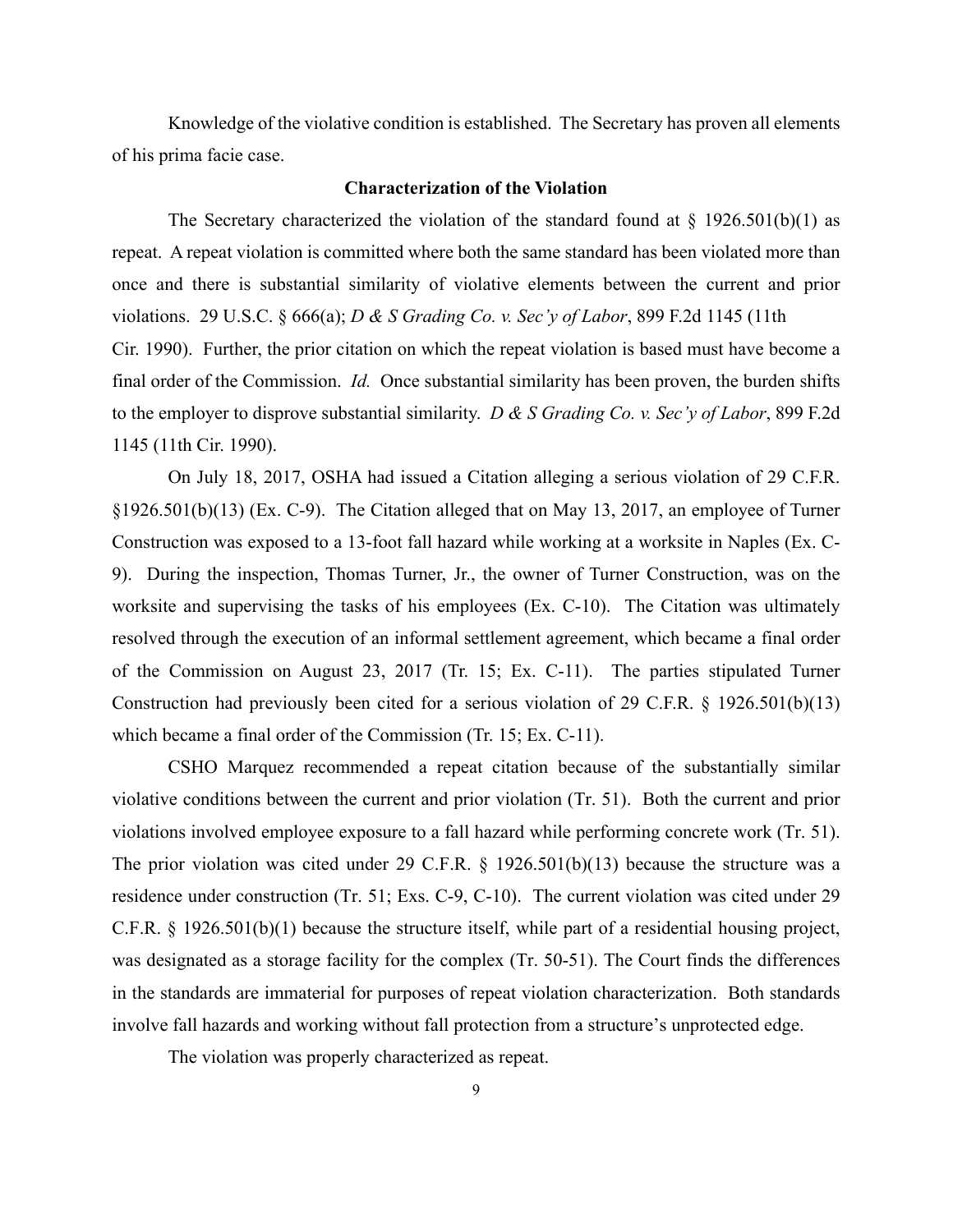#### **Employee Misconduct**

The burden to prove the elements of employee misconduct rests on Turner Construction. To establish the affirmative defense of unpreventable employee misconduct, the employer must prove: "(1) that it has established work rules designed to prevent the violation; (2) that it adequately communicated these rules to its employees; (3) that it has taken steps to discover violations; and (4) that it has effectively enforced the rules when violations have been discovered." *P. Gioioso & Sons, Inc. v. Occupational Safety and Health Review Comm'n*, 115 F.3d 100 (1st Cir. 1997); *Valdak v. OSHRC*, 73 F.3d 1466 (8th Cir. 1996); *Precast Servs., Inc.*, 17 BNA OSHC 1454, 1455, (No. 93-2971, 1995) *aff'd*, 106 F.3d 401 (6th Cir. 1997); *Hosp. Mgmt., Inc., d/b/a Executive Inn*, No. 96-1478, 1997 WL 185350 (O.S.H.R.C.A.L.J., Apr. 10, 1997), citing *Nooter Constr. Co.*, 16 BNA OSHC 1572, 1578 (No. 91-237, 1996).

The record reveals Turner Construction did not have, enforce, or effectively communicate any specific rule, designed to prevent the alleged violation. While Mr. Turner testified his employees had taken fall protection classes after the prior violation, he provided no evidence of any relevant specific fall protection work rule being communicated to his employees (Tr. 85). Instead, the evidence adduced at trial shows no fall protection systems were available at the worksite (Tr. 25, 34-35; Exs. C-1, C-2, C-3, C-4).

Turner Construction failed to show it effectively enforced any rules or disciplined any employee when the alleged violation occurred. As Turner Construction has not met its burden in establishing any of the elements of the above-mentioned affirmative defense, the Court finds Turner Construction's employee misconduct defense fails.

# **PENALTY DETERMINATION**

Pursuant to Section 666(j) of the Act, the Commission is granted the authority to assess civil penalties for the violation of citations. 29 U.S.C. § 666(j). In assessing penalties, the Act requires due consideration be given to the size of the employer's business, the gravity of the violation, the good faith of the employer, and any prior history of violations. [29 U.S.C. § 666\(j\).](https://1.next.westlaw.com/Link/Document/FullText?findType=L&pubNum=1000546&cite=29USCAS666&originatingDoc=Iec8e1f76fa3811d9bf60c1d57ebc853e&refType=RB&originationContext=document&transitionType=DocumentItem&contextData=(sc.DocLink)#co_pp_267600008f864) These factors are not necessarily accorded equal weight. *J.A. Jones Constr.*, 15 BNA OSHC 2201, 2216 (No. 87-2059, 1993) (*citation omitted*). When applying the penalty assessment factors, the Commission need not accord each one equal weight. *See, e.g.*, *Astra Pharm. Prods., Inc.*, 10 BNA OSHC 2070, 2071 (No. 78-6247, 1982); *Orion*, 18 BNA OSHC at 1867 (giving less weight to the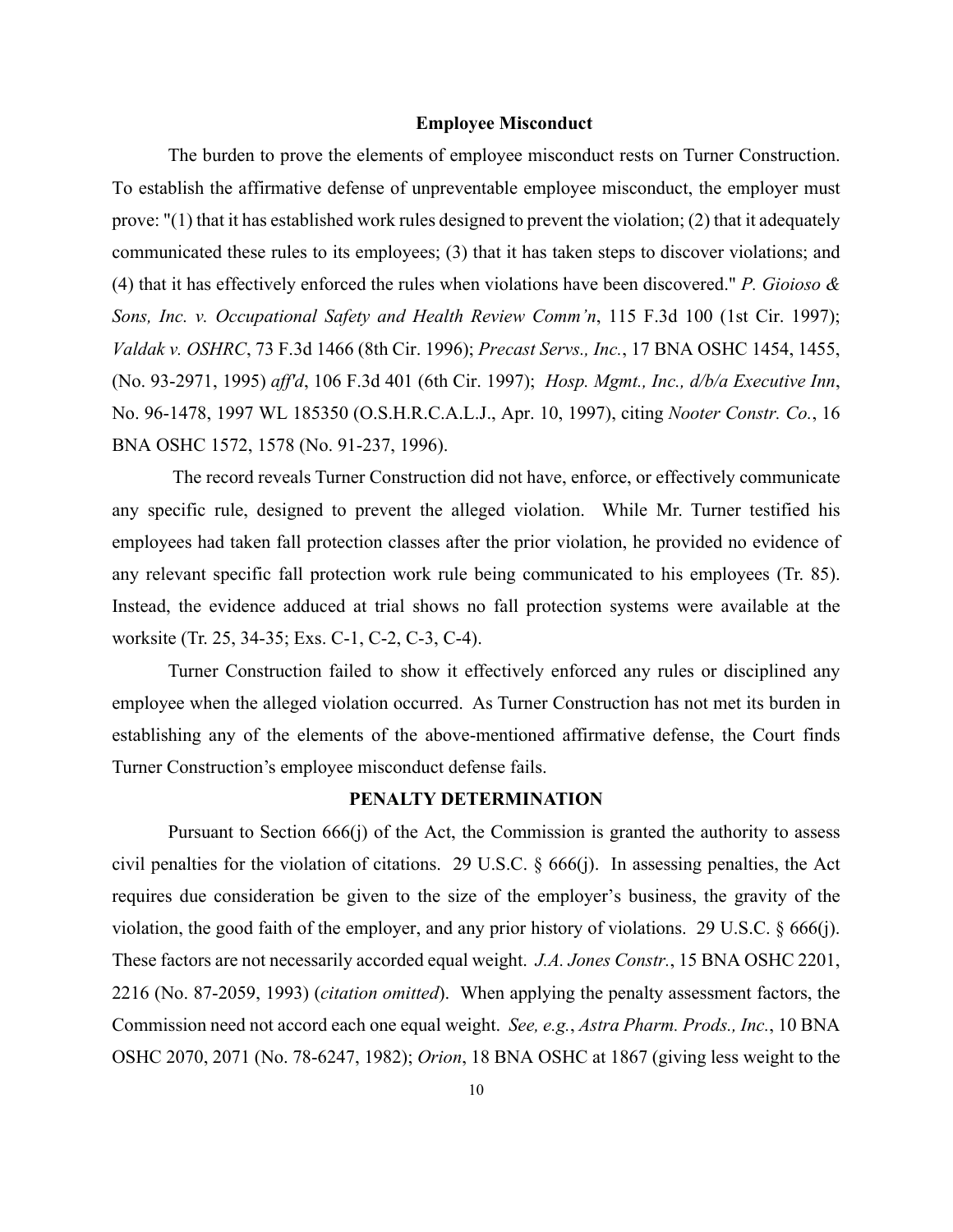size and history factors). Generally, the gravity of the violation is afforded greater weight in assessing an appropriate penalty. *Trinity Indus.*, 15 OSHC 1481, 1483, (1992). A violation's gravity is determined by weighing the number of employees exposed, the duration of said exposure, preventative measures taken against injury, and the possibility that an injury would occur. *J. A. Jones Constr. Co.*, 15 BNA OSHC 2201, 2214 (No. 87-2059, 1993); *Kus-Tum Builders, Inc.*, 10 BNA OSHC 1128, 1132 (No. 76-2644, 1981).

CSHO Marquez testified how the penalty for the citation item was calculated and proposed (Tr. 51-54). He testified a fall from eleven and a half feet onto a concrete surface or a fall from approximately twenty to twenty-two feet high to the ground would result in permanent disability or death (Tr. 51-52) According to the CSHO, he assessed the gravity of the violation as high because of the high likelihood the employee could have sustained severe injuries, multiple broken bones, or death from a fall (Tr. 52-53). Probability was assessed as greater because of the amount of time the employee was exposed to the hazard (Tr. 52-53).

The Commission frequently relies on the number of employees to evaluate the merits of altering a penalty for size. The Commission has viewed the size factor as "an attempt to avoid destructive penalties" that would unjustly ruin a small business. *Colonial Craft Reprod*., 1 BNA OSHC at 1064. *See also Intercounty Constr. Corp.*, 1 BNA OSHC 1437, 1439 (No. 919, 1973), *aff'd,* 522 F.2d 777 (4th Cir. 1975). This concern for small businesses must be tempered with the need to achieve compliance with applicable safety standards. *Atlas Roofing Co. v. OSHRC,* 518 F.2d 990, 1001 (5th Cir.1975) (OSHA penalties are meant to "inflict pocket-book deterrence"), *aff'd,* 430 U.S. 442 (1977). With respect to the size of the business, the CSHO initially recommended a 30% reduction. (Tr. 53-54). The Court concludes considering the small size of this company, further reduction of the penalty based on size is warranted.

The next statutory consideration, history, examines an employer's full prior citation history, not just prior citations of the same standard. *Orion,* 18 BNA OSHC at 1868; *Manganas Painting Co.*, 21 BNA OSHC 2043, 2055 (No. 95-0103, 2007) (Consol.) (history includes prior uncontested citations). The penalty was increased by 10% due to Turner Construction's prior violation history (Tr. 53-54). Additionally, a multiplier was applied to the amount because of the citation's repeat classification (Tr. 53-54).

The final factor, good faith, entails assessing an employer's health and safety program, its